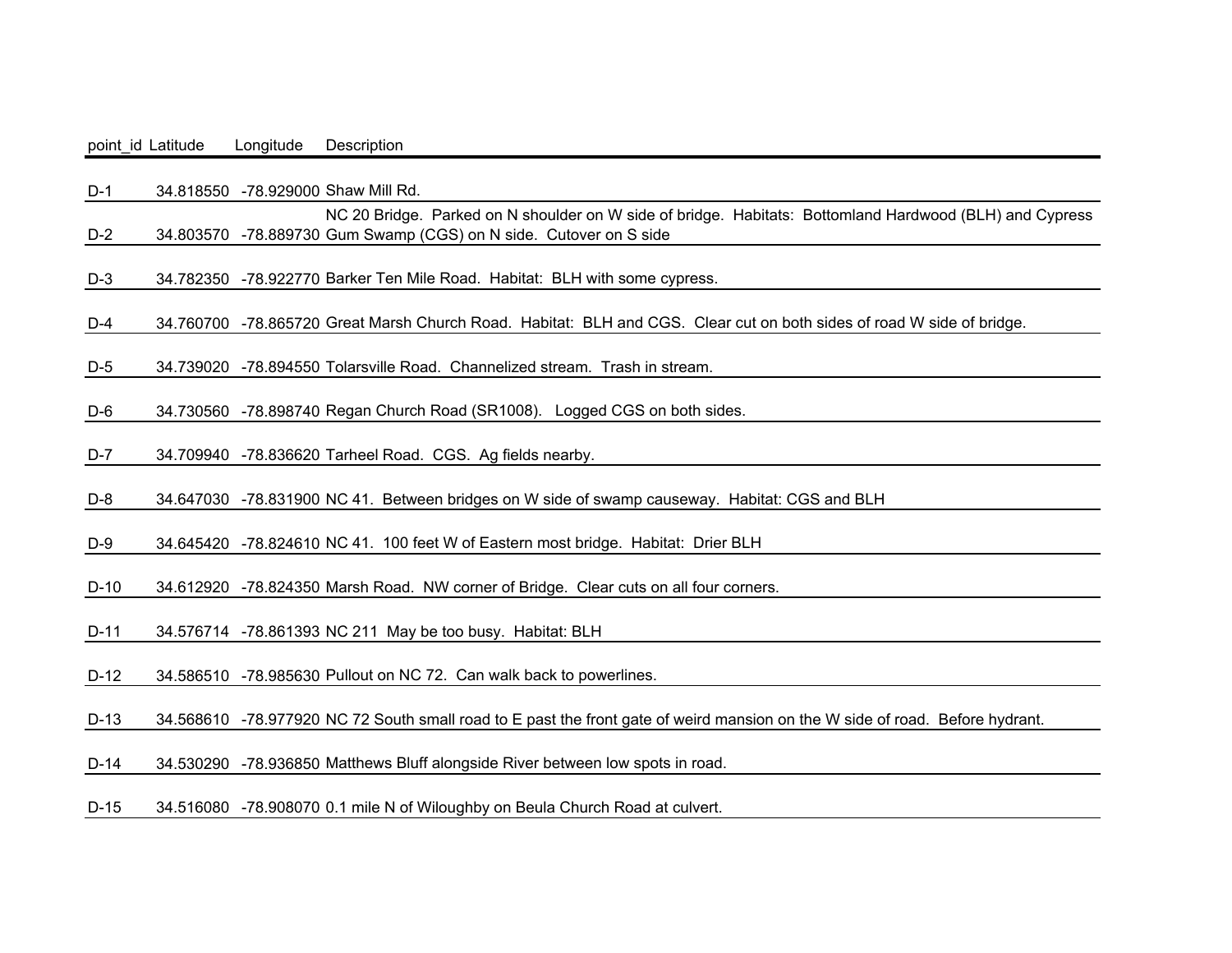| D-16. | 34.520520 -78.908970 0.1 mile N of #15 between Baptist Church on rigth and red gate on left. |  |
|-------|----------------------------------------------------------------------------------------------|--|
|       |                                                                                              |  |

D-17 34.505600 -78.907550 0.6 mile S of Beula Church Road on Wiloughby. Pull out on right past fire district sign.

D-18 34.502670 -78.942500 Between two bridges over Lumber River on Wiloughby. Habitat: Mature CGS. Tree with State Park sign. D-19 34.570840 -78.933600 and old house Off Old Whiteville Rd. on sand rd. W of N most intersection with Antioch Rd. Between woods near tobacco field

D-20 34.574490 -78.917630 Old Whiteville Rd. in field across from Antioch Baptist Church. Habitat: non-riverine hardwood swamp

D-21 34.509030 -78.870560 on right.Old Whiteville Rd. 150ft past forest road between clear cut and Longleaf pine. Park on right near ATV opening

D-22 34.502100 -78.873090 side strip Mature pineOld Whiteville Rd. at intersection with Earl Reeves Rd. Habitat: SW corner regen pine; E side mature pine; W

D-23 34.488830 -78.881260 Old Whiteville Rd. at beginning of left curve in road. Loblolly pine on both sides; W side mature; E side 20yr

D-24 34.480700 -78.879550 Old Whiteville Rd. at Lennon Bridge boat ramp on right. Go to parking sign.

D-25 34.430640 -78.974540 Pea Ridge after turn around between uplan and bottomland before powerline corridor

D-26 34.501750 -79.062820 Atkinson Rd. over Bog Swamp; park on W side of bridge

D-27 34.478070 -79.081730 Cottage Rd. over Bog Swamp; park on E side of bridge at end of guard rail.

D-28 34.484140 -79.092170 Old Stage Rd. over Old Field Swamp. Park on S side of bridge

D-29 34.426080 -79.107980 Bethesda Church Rd. over Bog Swamp. Park on road shoulder between bridges.

D-30 34.384820 -79.099180 Olivet Church Rd. over Ashpole Swamp. Park at entrance to N log road at second bridge.

D-31 34.346820 -79.076370 NC 904 0.8 miles east of Affinity and 1.0 mile W of Fairbluff Rd. In curve W of bridge.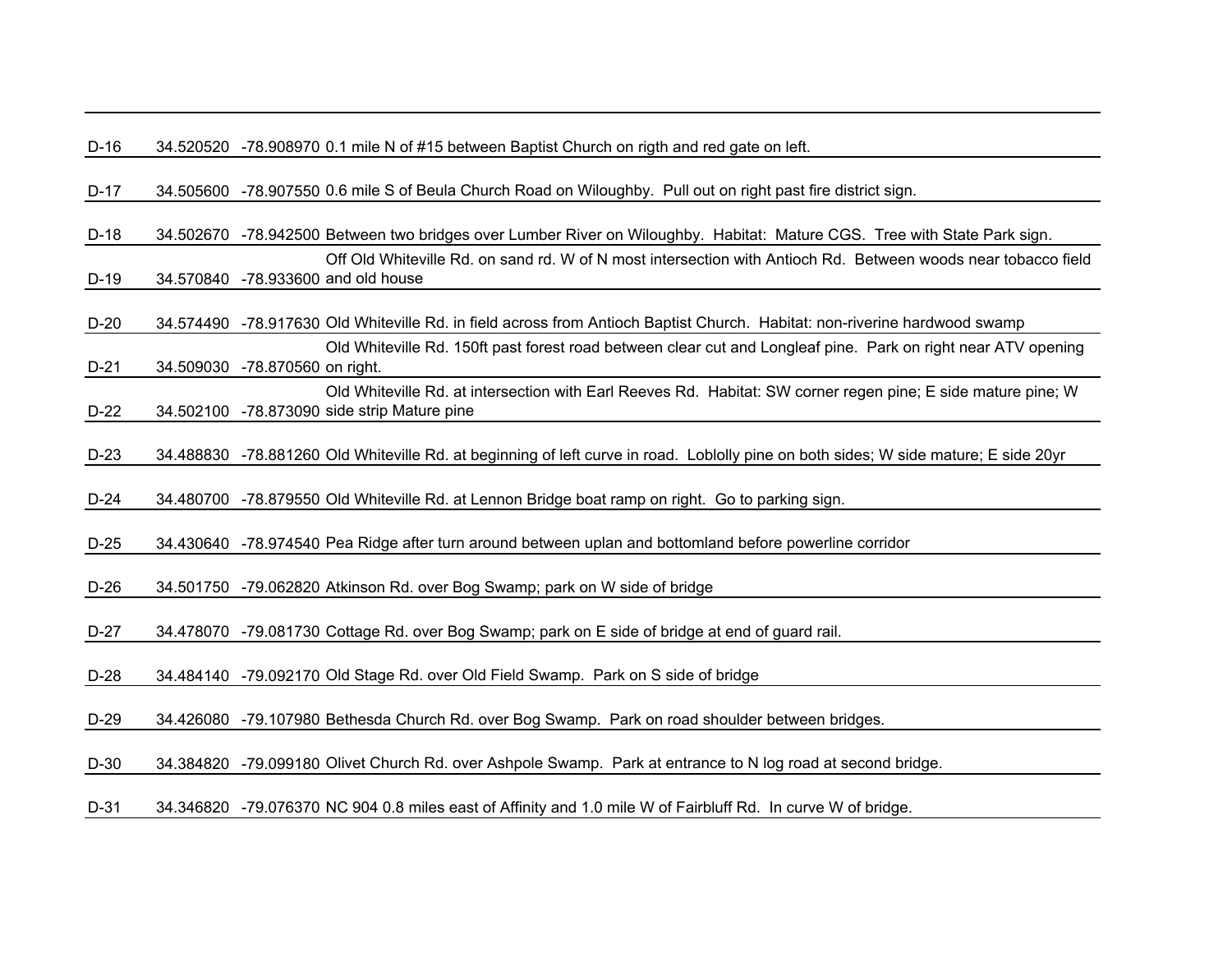D-32 34.340540 -79.062280 NC 904 0.1 mile W of Fairbluff Rd. Park on large culvert

D-33 34.328350 -79.049020 NC 904 1.1 miles SE of Fairbluff Rd. on NC 904.

D-34 34.316650 -79.042830 NC 904 1.0 SE of #33 at Welcome to Fairbluff sign

D-35 34.344590 -79.056350 0.4 mile N of NC 904 on Fairbluff Rd.

D-36 34.359090 -79.046590 1.2 miles N of #35

D-37 34.388980 -79.070830 Tobacco Rd. Park on E side of bridge

D-38 34.415500 -79.120280 Park on Rt. (west) shoulder between first of two bridges and two gates on left (east) side.

D-39 34.410960 -79.121620 0.2 miles S of # 1 above on S side of bridge # 3

D-40 34.446610 -79.166290 Park on SE side of rd. 50 feet SW of southern most bridge

D-41 34.476250 -79.188870 Park on right (N) shoulder near powerline pole around 75 ft. before guard rail.

C-1 34.524770 -78.932880 A group of four loblolly pine trees on right bank (going downstream)

C-2 34.520560 -78.933880 Three trunk cypress on left bank, less than 100 ft. before first sharp left curve.

C-3 34.517960 -78.930680 swamp chestnut oak leaning into river Just past sharp left curve on right bank by beaver lodge with large root ball from tip up mound behind it. Large C-4 34.512256 -78.928220 are three loblolly pines. Conduct count from edge of mat. After series of sharp turns there is a sharp left turn before large mat of Vegetation on right bank. On right bank

C-5 34.505020 -78.941010 Between sharp left and right curves, there is a pool on left with lone cypress; conduct count at lone cypress C-6 34.499703 -78.944807 mass of plant material at this point.Hairpin turn to the right - West. Debris at turn with large log extending in the water on right side. Large floating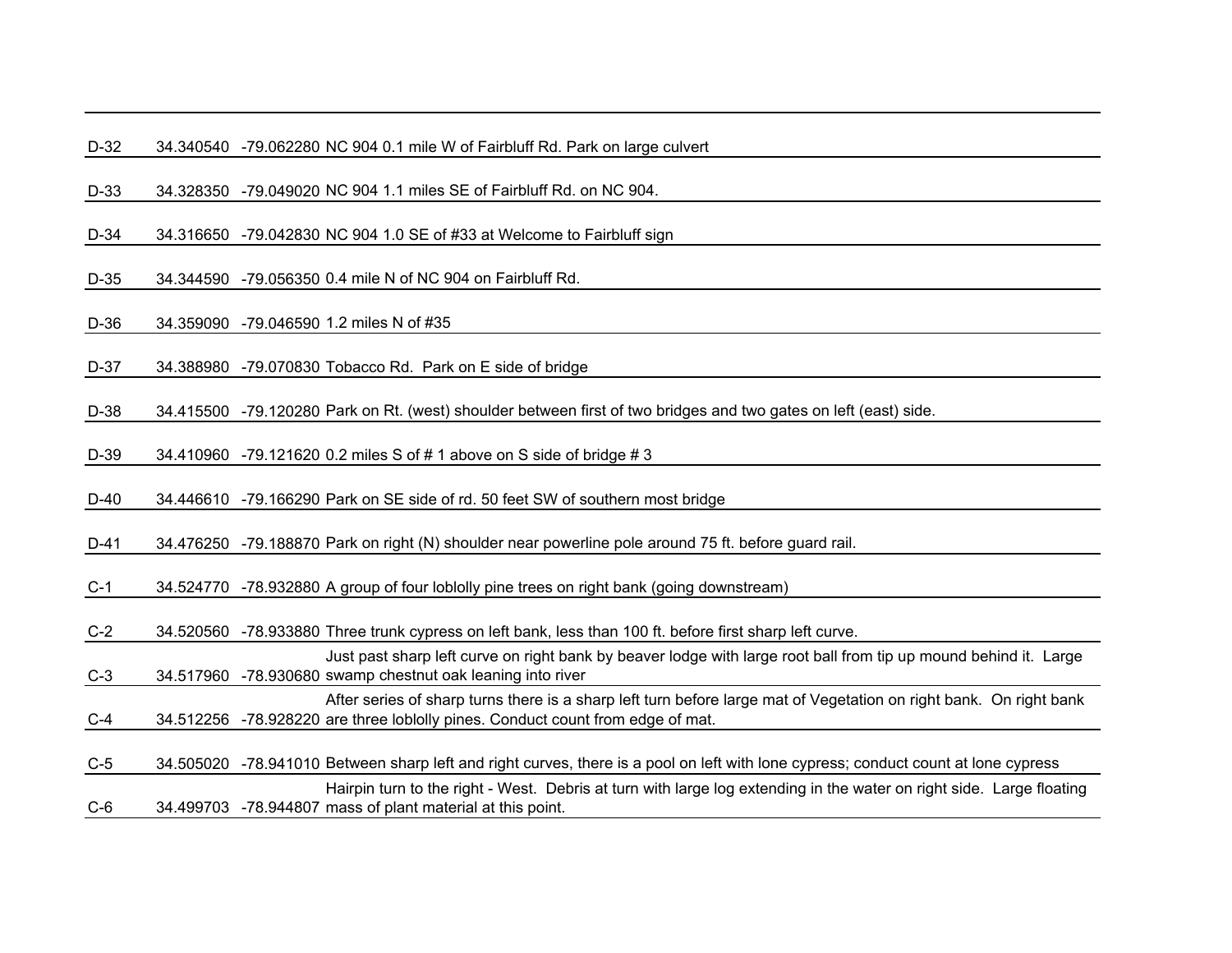| $C-7$  |           | Large uprooted tree on left. Open space on right (West) behind row of trees with a hidden lake. Lake filled with<br>34.497895 -78.948121 grass and hard to reach. |
|--------|-----------|-------------------------------------------------------------------------------------------------------------------------------------------------------------------|
| $C-8$  |           | 34.490226 -78.955573 Hairpin turn to left. Very light, large tree trunk on right with root ball behind it.                                                        |
| $C-9$  | 34.484557 | Buck Landing Canoe Campsite. NOTE: Just past the campsite at the river fork, take the hard left for the River<br>-78.952501 channel.                              |
| $C-10$ |           | 34.480251 -78.950945 As round bend, on left, tree lying in edge of water covered with Resurrection Fern.                                                          |
| $C-11$ |           | 34.475213 -78.950594 Cypress in apex of a right turn with top missing. As round the turn, the tree is on the left.                                                |
| $C-12$ |           | 34.468919 -78.951022 Piney Island Canoe Campsite                                                                                                                  |
| $C-13$ |           | 34.462479 -78.947568 Large root ball on right as round curve. Very large and flat from the river side.                                                            |
| $C-14$ |           | 34.459610 -78.943647 As round bend, to the right is a large open area of water. Point is just past the open water on the right.                                   |
| $C-15$ |           | "Turtle" island on left after a long straight away. Highest land noticed near the river. Point on the front of the<br>34.456786 -78.942306 island                 |
| $C-16$ |           | 34.424390 -78.968360 Beside second basketball in first bend to right after houses                                                                                 |
| $C-17$ |           | 34.417460 -78.971430 In left curve on right bank are two loblolly pines. One shares trunk with laurel oak caught at the other one                                 |
| $C-18$ |           | By large 4' diameter ???? oak on left bank after right curve. Early succession (logged) area on left. Near large<br>34.415620 -78.969570 lone cypress             |
| $C-19$ |           | 34.411840 -78.968020 In right curve on left bank by water oak (another logged area on left bank)                                                                  |
| $C-20$ |           | Upland area on left bank near the end of it by small dirt road. Before upland area with pines and no trespassing<br>34.407020 -78.968190 sign                     |
| $C-21$ |           | 34.396710 -78.969090 Large cypress at end of campground on left bank                                                                                              |
| $C-22$ |           | Submerged island on inside of right curve. There is a cut-through channel. Conduct count at largest tree (a<br>34.395190 -78.974010 laurel oak) between channels  |